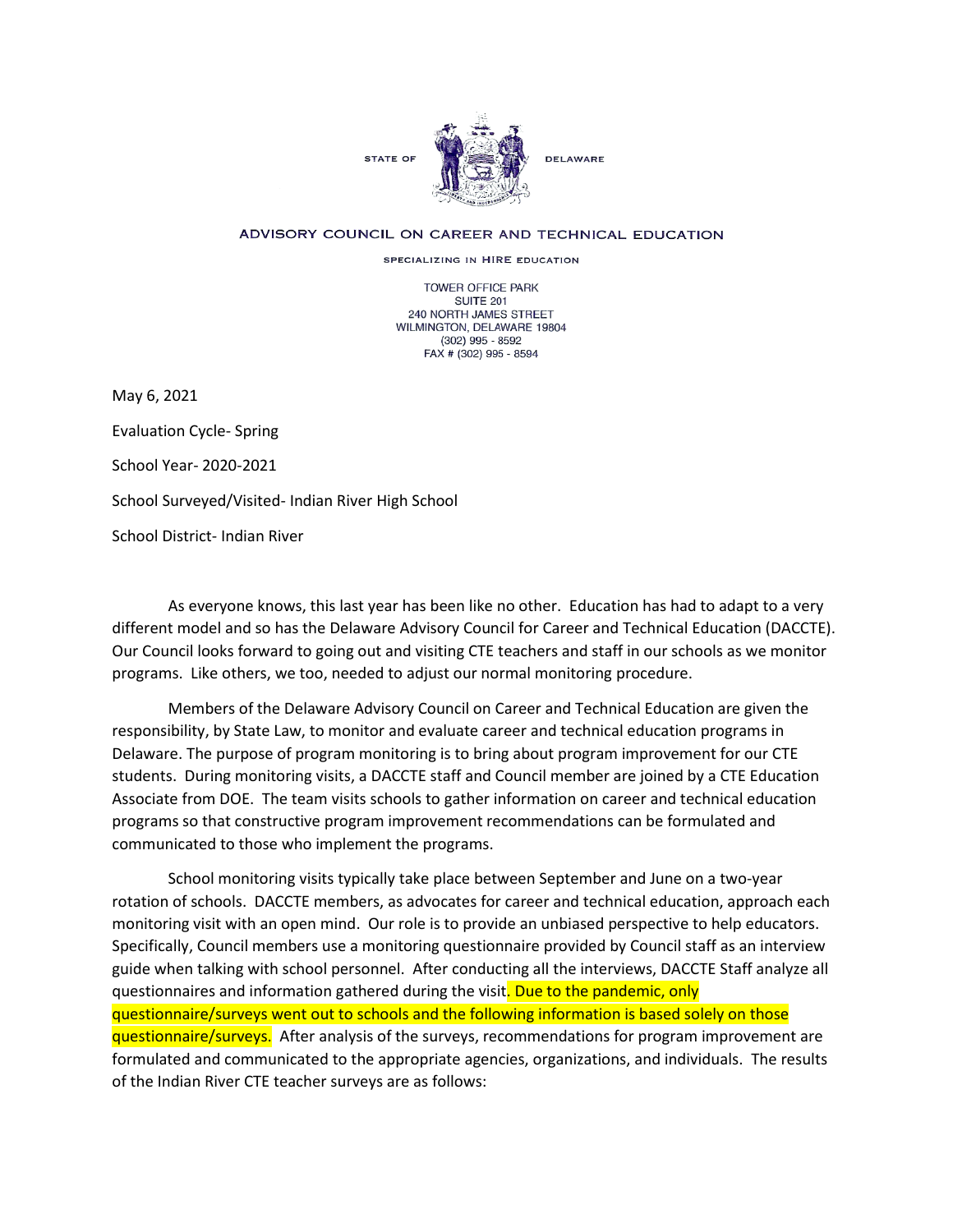• 7 out of 7 teachers emailed, completed, and returned the survey.

| <b>Survey Question</b>                                                                         | <b>Survey shows</b><br>this area is<br>being met | <b>Survey shows</b><br>this area<br>needs more<br>focus | <b>Survey is</b><br>inconclusive | <b>Notes</b>                                                                |
|------------------------------------------------------------------------------------------------|--------------------------------------------------|---------------------------------------------------------|----------------------------------|-----------------------------------------------------------------------------|
| Pathways have<br>sequenced courses                                                             |                                                  |                                                         |                                  |                                                                             |
| Pathways are approved<br>through DOE                                                           |                                                  |                                                         |                                  |                                                                             |
| English, Math, Science,<br>Social Studies Integration<br>into CTE coursework                   |                                                  |                                                         |                                  |                                                                             |
| <b>Facilities</b>                                                                              |                                                  |                                                         |                                  |                                                                             |
| <b>Instructional Supplies</b><br>and Materials                                                 |                                                  |                                                         |                                  |                                                                             |
| <b>Instructional Equipment</b><br>and Technical Support                                        |                                                  |                                                         |                                  |                                                                             |
| Advisory Committee in<br>place and supporting CTE<br>programs                                  |                                                  |                                                         |                                  |                                                                             |
| CTSO available and<br>participating in Local,<br>State, Regional, and<br><b>National Level</b> |                                                  |                                                         |                                  |                                                                             |
| <b>Work-Based Learning</b><br>Opportunities                                                    |                                                  |                                                         |                                  | Important to<br>note that many<br>schools have a<br><b>WBL Coordinator.</b> |
| Pathways prepare<br>students for entry level<br>positions after HS                             |                                                  |                                                         |                                  |                                                                             |
| Career Pathway<br><b>Selection Process</b>                                                     |                                                  |                                                         |                                  |                                                                             |
| <b>Education Plans contain</b><br>Career Pathways                                              |                                                  |                                                         |                                  |                                                                             |
| Programs receive<br>Federal/State funding<br>(Perkins/509)                                     |                                                  |                                                         |                                  |                                                                             |
| <b>Budget</b><br>Availability/Development                                                      |                                                  |                                                         |                                  |                                                                             |
| 3 Year Budget/Long<br><b>Terms Planning</b>                                                    |                                                  |                                                         |                                  | Responses evenly<br>divided yes/no                                          |